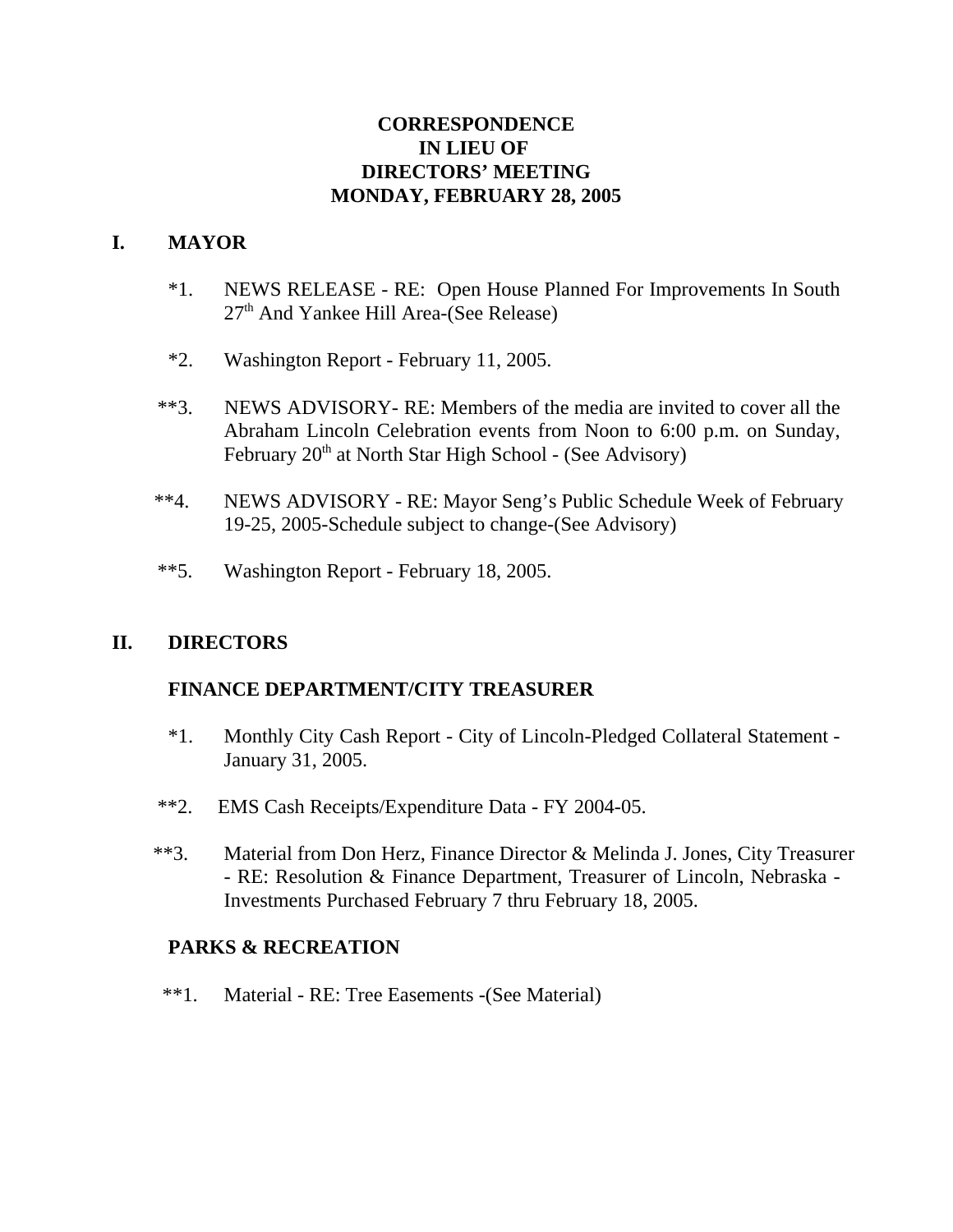### **PERSONNEL**

\*\*1. Memo from Don Taute - RE: Bill #05-10 - response to the Action from the February 14, 2005 meeting, Item #22 on the Agenda -(See Memo)

## **PLANNING**

- \*1. Letter from Brian Will to Kent Braasch, Essex Corporation RE: The Preserve on Antelope Creek 7<sup>th</sup> Addition-Final Plat #04094 generally located at South 80th Street and Pioneers Blvd. - (See Letter)
- \*\*2. Message from Jean Walker RE: Wal-Mart Public Hearing Postponement Notice (See Notice)

### **PLANNING COMMISSION FINAL ACTION .....**

\*1. Special Permit No. 1816A (Continuation of soil excavation operation-N.W.  $40<sup>th</sup>$  & West Vine Streets) Resolution No. PC-00902.

## **PUBLIC WORKS & UTILITIES**

- \*1. Public Works & Utilities ADVISORY RE: Pre-Construction Open House-South 27<sup>th</sup> Street and Yankee Hill Road Improvements-Project Numbers 701668, 701662, 701596B-(See Advisory)
- \*\*2. Letter & Motion-To-Amend #1 from Michael Brienzo, Transportation Planning, Public Works Dept. to Marvin Krout, Planning Director-RE: Transportation Amendments for the US-77 Highway Improvements: Lincoln West Beltway -(See Material)
- \*\*3. Memo & Map from Nicole Fleck-Tooze RE: Item #4 05-19 on City Council Agenda-Proposed 2005 Storm Sewer & Drainage System-GO Bond Issue-General Project Locations -(See Material)

### **WEED CONTROL AUTHORITY**

\*1. Combined Weed Program-City of Lincoln-January 2005 Monthly Report.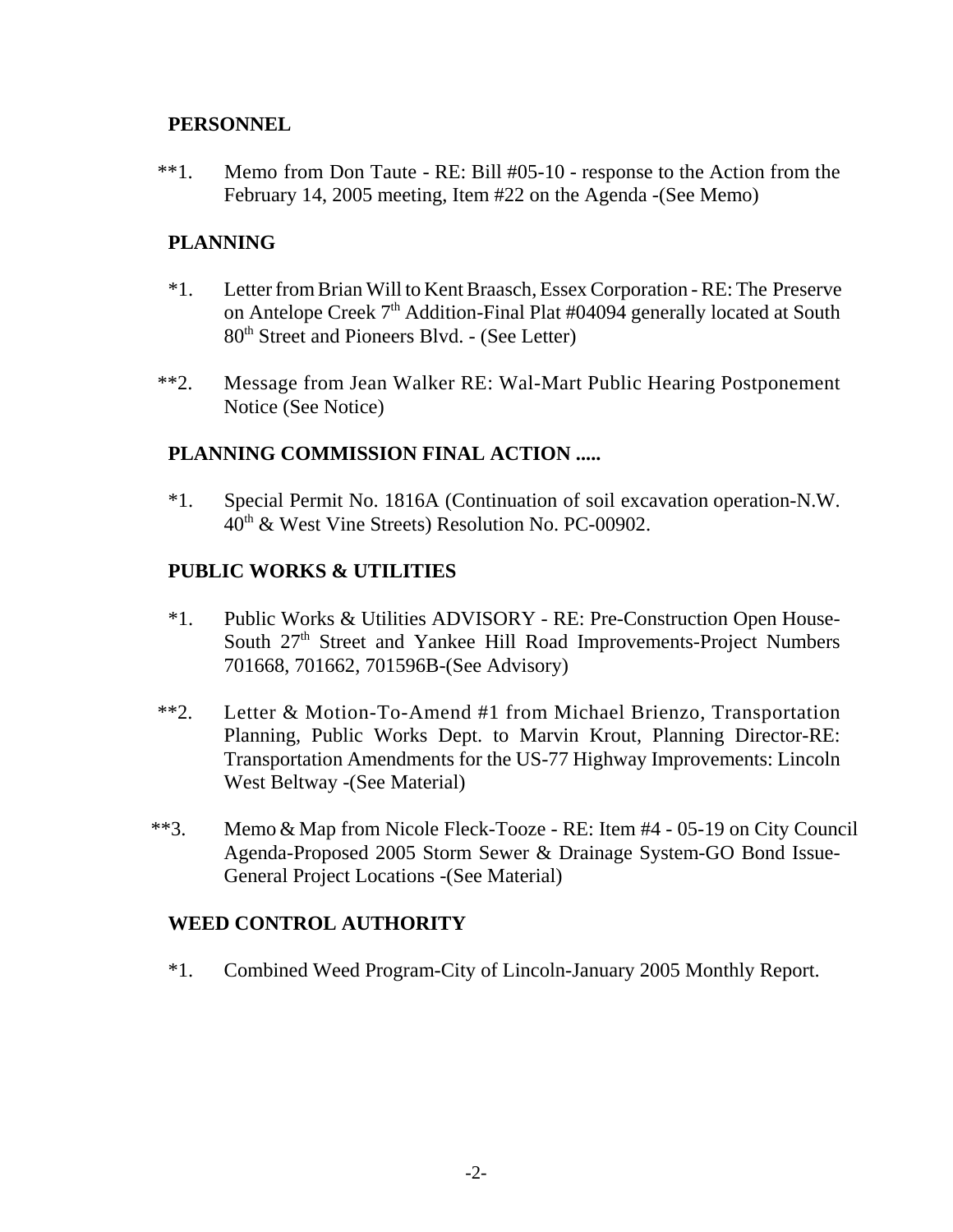## **III. CITY CLERK**

\*1. Letter from Deputy City Clerk Teresa J. Meier to D.O. & J.O., Inc., DBA O'Rourke's Tavern - RE: Please be advised that the Lincoln City Council, on  $2/14/05$ , continued the public hearing & action on the application of O'Rourke's Tavern to Feb.  $28<sup>th</sup>$  - City Council requires your attendance at the meeting & requests a computerized mock-up of the design of the 6 ft. fence to be used-(See Letter)

# **IV. COUNCIL**

### **A. COUNCIL REQUESTS/CORRESPONDENCE**

### **JON CAMP**

- 1. Request to Finance Department RE: Storm Sewer Bond Issue Project Expenses (RFI #88 - 02-18-05). — **1.) SEE RESPONSE FROM PUBLIC WORKS & UTILITIES DEPARTMENT RECEIVED ON RFI#88-02/23/05.**
- \*\*2. E-mail correspondence to Jon Camp from Rob Simon RE: Eminent Domain Process. (See e-mail)
- \*\*3. E-mail to Jon Camp from John Hornyak RE: 24 Hour Lighting on the Livingston Property -(See E-Mail)

# **JONATHAN COOK**

1. OUTSTANDING Request to **Public Works & Utilities Department** - RE: Snow plowed onto sidewalks repeatedly (RFI#122 - 01/11/05)

### **GLENN FRIENDT**

1. Request to Marc Wullschleger, Urban Development Director / Lynn Johnson, Parks & Recreation Director - RE: Next steps for the University Place property vacation (RFI#41-02/02/05). — **1.) SEE RESPONSE FROM MARC WULLSCHLEGER, URBAN DEVELOPMENT DIRECTOR RECEIVED ON RFI#41-02/09/05.**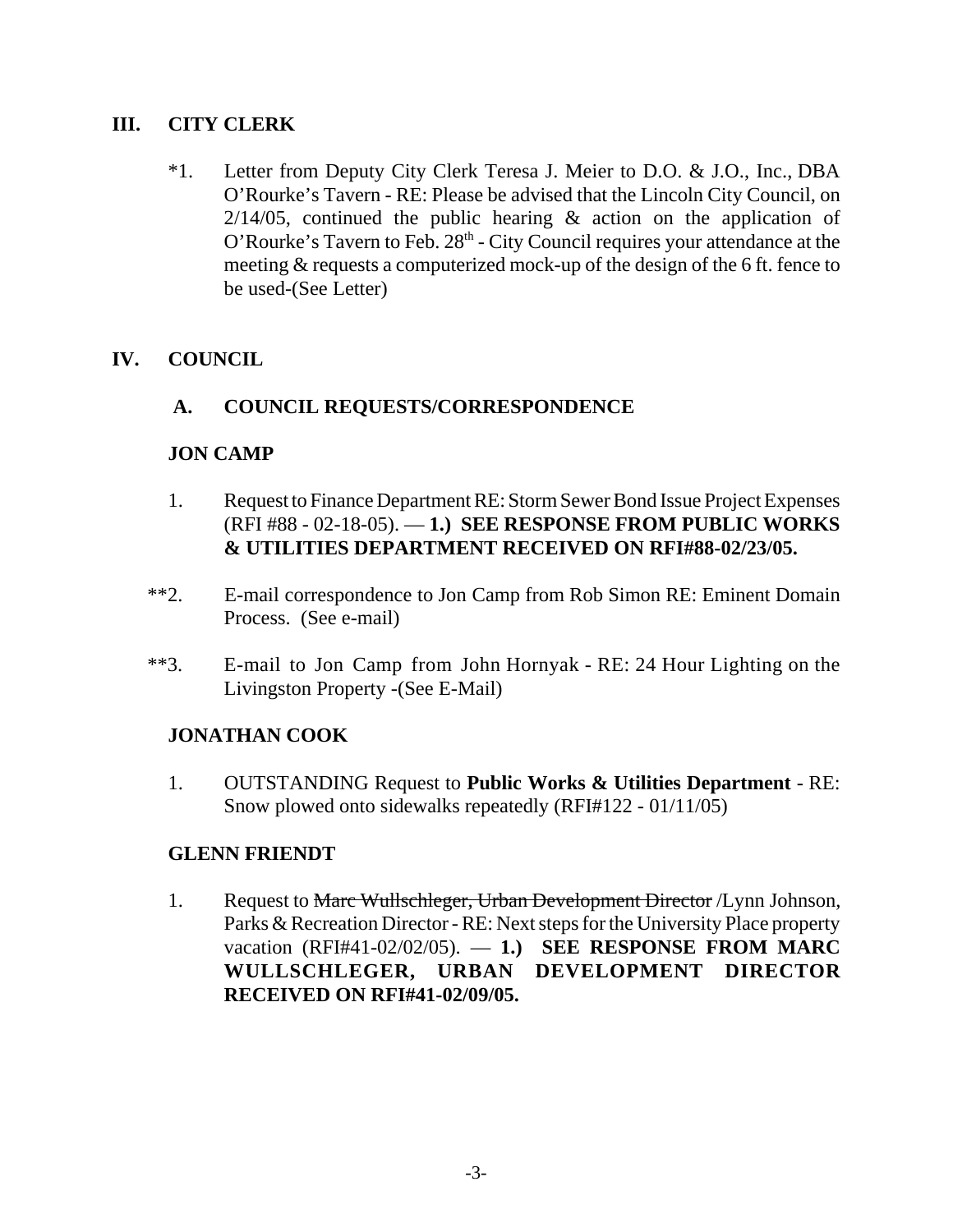### **ANNETTE McROY**

1. Request to Don Taute, Personnel Director RE: Breakdown for Each Department for specifically requested information on M-Class Employees for Years 1995, 2000 and 2003 (**RFI #164 - 02-18-05** - Joint Request w/P.Newman)

## **PATTE NEWMAN**

- 1. Request to Ann Harrell, Acting Public Works Director/ Larry Worth, StarTran - RE: Larry Worth's memo summarizing the StarTran Town Hall Meeting on Jan. 22nd (RFI#29-02/08/05). — 1.) **SEE RESPONSE FROM LARRY WORTH, STARTRAN RECEIVED ON RFI#29-02/10/05.**
- 2. Request to Don Taute, Personnel Director RE: Breakdown for Each Department for specifically requested information on M-Class Employees for Years 1995, 2000 and 2003 (**RFI #30 - 02-18-05** - Joint Request w/A.McRoy)
- \*\*3. E-mail to Patte Newman from Paul Marxhausen with response from Joan Ray - RE: Note on Wal-Mart,  $84<sup>th</sup>$  & Adams-(See E-Mail)
- \*\*4. E-mail to Patte Newman from Todd Wicken, R.O.W. Division, Property Management - RE: The proposed Wal-Mart at  $84<sup>th</sup>$  & Adams-(See E-Mail)
- \*\*5. E-mail to Patte Newman from Brandon Koll & Shelley Longsine RE: Woods Park Master Plan-(See E-Mail)

# **V. MISCELLANEOUS**

- \*1. E-mail from Melissa Landis RE: Support Change of Zone  $\#05003 \&$ Miscellaneous #05001(Council received a copy of this E-Mail on 2/14/05) (See E-Mail)
- \*2. E-mail from Fernando Pages RE: 405 S. 26<sup>th</sup> Street (Council received on 2/14/05) (See E-Mail)
- \*3. E-mail from Fernando Pages RE: 405 S. 26<sup>th</sup> Street (Council received on 2/14/05)(See E-Mail)
- \*4. E-mail from Congressman Emanual Cleaver, II RE: Regional Mayors' Summit on Friday, February 18, 2005 - (Council received on 2/14/05)(See E-Mail)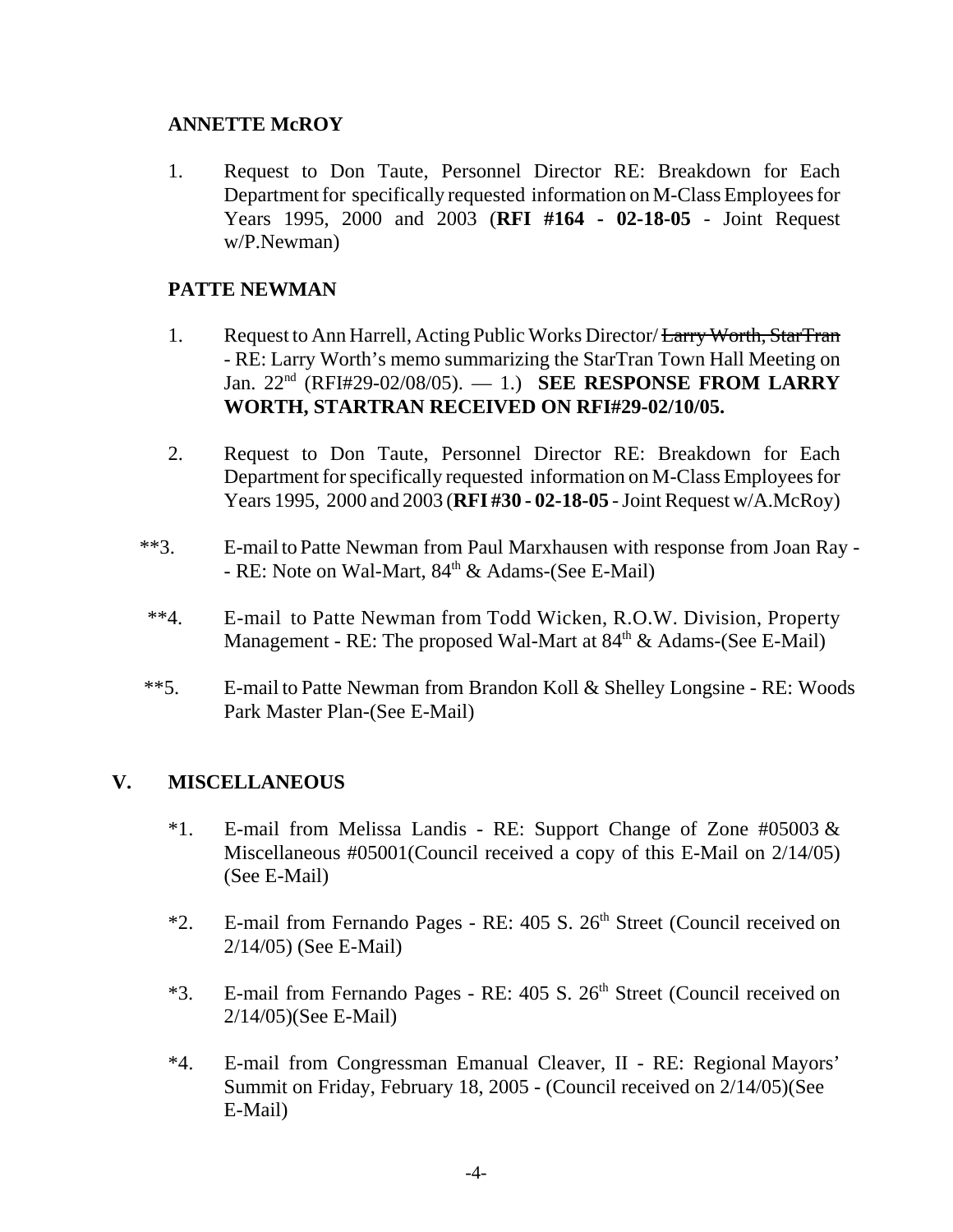- \*5. E-mail from Tim & Ellen Kraft RE: Smoking Ordinance -(See E-Mail)
- \*\*6. E-mail from Peggy Struwe, President of the Hawley Area Neighborhood Association RE: COZ #05003 & Miscellaneous #05001 (Lighting Standards for Businesses that abut residential zoning districts.
- \*\*7. E-mail from Mary Roseberry-Brown RE: Proposed Hotel Development-Eminent domain for hotel -(See E-Mail)
- \*\*8. E-mail from John Ewald, Senior, Palmyra High School- RE: 'Thank you' was present at the Jan. 31st Council meeting- voting to waive the impact fee for the veterinary office-(See E-Mail)
- \*\*9. E-mail from Jay Edmiston RE: Wal-Mart at  $84<sup>th</sup>$  & Adams -(See E-Mail)
- \*\*10. E-mail from Nancy Thyparambil, Faith Lutheran School RE: Wal-Mart at 84<sup>th</sup> & Adams-(See E-Mail)
- \*\*11. E-mail from Larry Giebelhaus-RE: Smoking Ban-(See E-Mail)
- \*\*12. E-mail from Joseph W. Johnson, Jr.-RE: Eminent Domain-(See E-Mail)
- \*\*13. Letter from Brian & Dana Meves RE: The proposed Wal-Mart at  $84<sup>th</sup>$  & Adams -(See Letter)
- \*\*14. E-mail from David Oenbring RE: Eminent Domain-(See E-Mail)
- \*\*15. Letter from Polly McMullen, President, Downtown Lincoln Association; & Michelle Waite, Chair, Downtown Lincoln Association to Mark Hunzeker, Pierson Fitchett Law Firm - RE: On behalf of the DLA Executive Committee, we thank you for joining us at our February  $15<sup>th</sup>$  meeting to discuss proposed changes to the downtown theater policy which your client, Dr. Greg Sutton, intends to submit to the City-(See Letter)
- \*\*16. E-mail from Jim Johnson RE: Don't water down the Living Wage ordinance! - (See E-Mail)
- \*\*17. E-mail from Michael & Shari Luft RE: The proposed Wal-Mart Super Center - (See E-Mail)
- \*\*18. E-mail from Jo Forbes RE: Woods Park Tennis Courts-(See E-Mail)